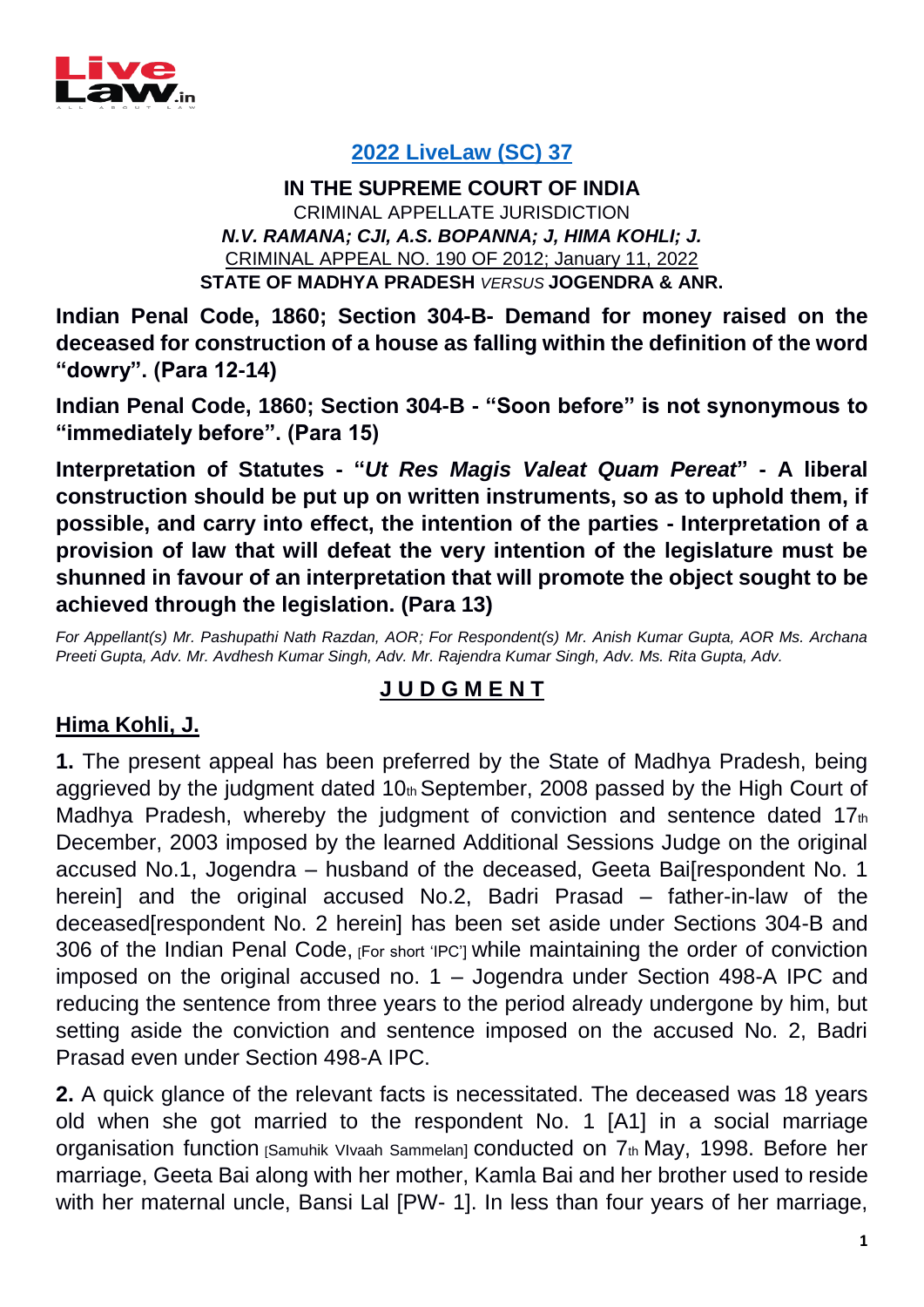

Geeta Bai committed suicide at her matrimonial home by pouring kerosene oil and setting herself on fire. She was admitted in a burnt condition in the Community Health Centre, Baroda on  $20<sub>th</sub>$  April, 2002 and breathed her last on the same day. At that time, she was five months pregnant. On receiving information from the attending doctor, an FIR was lodged on 23rd April, 2002 [Exhibit P-13]. On completion of the investigation, the chargesheet was filed and the case was committed for trial in the Sessions Court.

**3.** After examining the evidence produced by the prosecution and the defence, the trial Court acquitted Sushila [A-3] – mother-in-law and Jitender [A-4] – brother-in-law of the deceased, but convicted both the respondents[A-1 and A-2] [husband and father-in-law of the deceased] under Sections 304-B, 306 and 498-A IPC and imposed a sentence of rigorous imprisonment  $F$  for short 'RI'] for life for the first offence. RI for a period of seven years with fine for the second offence and RI for three years with fine for the third offence. The conviction and sentence imposed on the respondents was primarily based on the evidence of Bansi Lal [P.W.-1], Shyam Bihari [P.W.-2] and Amrit Lal [P.W.-4], maternal uncles of the deceased who stated that the respondents had been demanding money from the deceased for constructing a house which her family members were unable to give. As a result, she was constantly harassed and subjected to cruelty, finally leading to her committing suicide. Dr. V.K. Garg [P.W.-8], who had conducted the post-mortem examination [Ex. P- 7] on the dead body of the deceased, had deposed that on examining the uterus, there was a foetus of five months in a dead condition and, in his opinion, the death of Geeta Bai had taken place due to burning.

**4.** On the respondents preferring an appeal against the judgment of conviction dated 17th December, 2003 passed by the Sessions Court, the High Court gave a clean chit to the respondent No. 2 [A-2], while setting aside the order of conviction in respect of the respondent No.1 [A-1] under Sections 304B and 306 IPC. However, the conviction of the respondent No.1 was sustained under Section 498-A IPC, but the sentence of RI for three years imposed on him was reduced to the period already undergone by him. For arriving at such a conclusion, the High Court was persuaded by the rulings in *K. Prema S. Rao and Another v. Yadla Srinivasa Rao and Others, (2003) 1 SCC*  217; Saro Rana and Others v. State of Jharkhand, 2005 Crl.L.J. 65 delivered by a Division Bench of the High Court of Jharkhand and *Appasaheb and Another v. State of Maharashtra, (2007) 9 SCC 721* and held that the demand of money for construction of a house cannot be treated as a demand for dowry. The High Court agreed with the submission made by the learned counsel for A-1 and A-2, respondents herein that the offence under Section 304-B was not established against them as the demand allegedly made on the deceased was for money to construct a house, which cannot be treated as a dowry demand for connecting her death to the said cause. The respondents were also acquitted for the offence under Section 306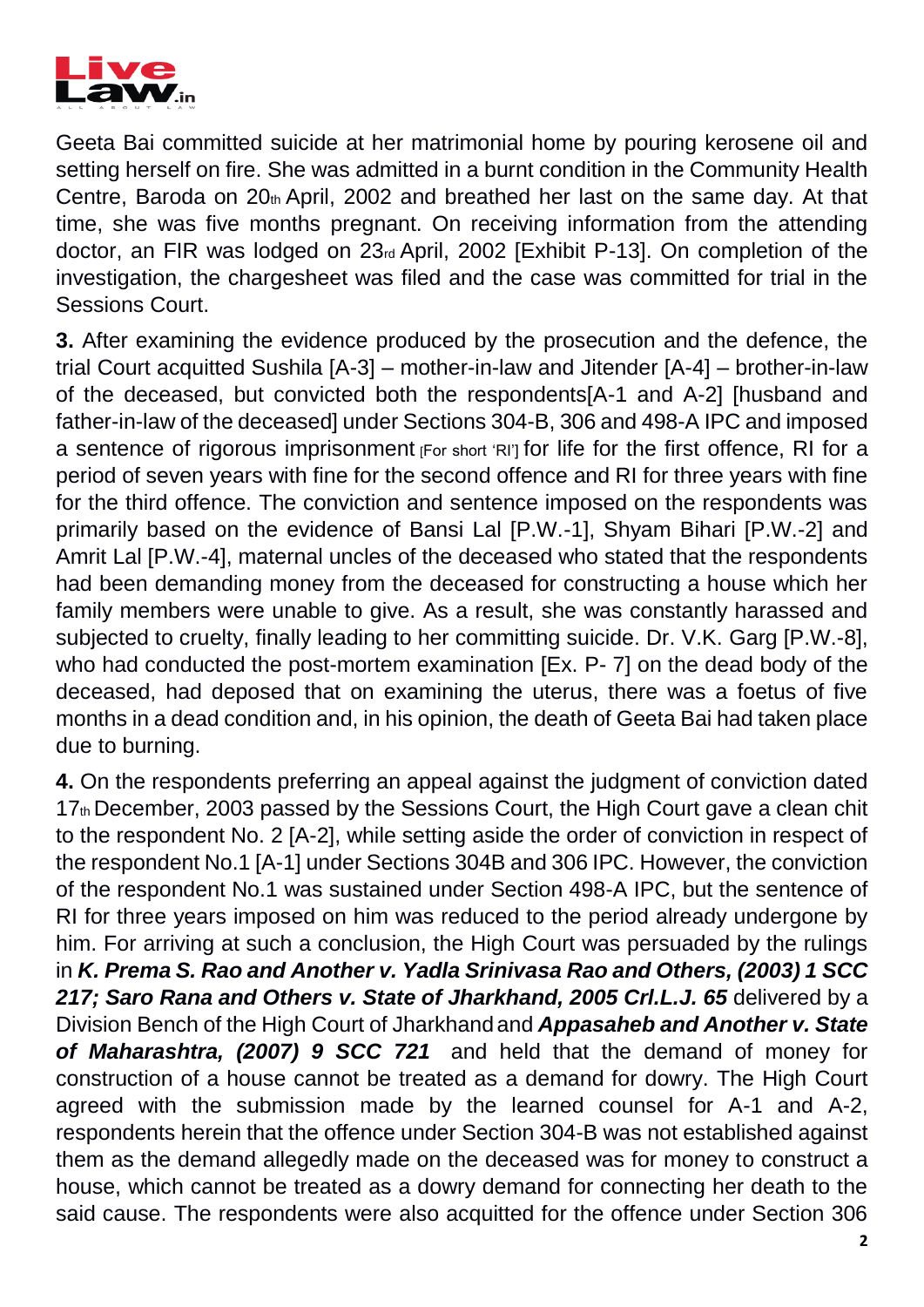

IPC as the High Court was of the opinion that, from a scrutiny of the depositions of P.W.-1, P.W.-2, P.W.-4 and P.W.-6, there was nothing to sustain the conclusion that the respondents had abetted the deceased to commit suicide. As for the offence under Section 498-A relating to cruelty meted out to the deceased, the High Court acquitted the respondent No. 2, while maintaining the conviction order in respect of the respondent No. 1. Aggrieved by the said judgment, the present appeal has been filed by the State of Madhya Pradesh.

**5.** Mr. Prashant Singh, learned Advocate General for the appellant- State has assailed the impugned judgment and contended that the High Court has failed to appreciate the harassment caused to the deceased at the hands of the respondents who had been constantly demanding money from her to construct a house and purchase a plot of land; that the High Court did not consider the testimonies of Bansi Lal [P.W.-1], Shyam Bihari [P.W.-2], Amrit Lal [P.W.-4] and Rajesh Bhai [P.W.-6], who had unanimously stated that whenever the deceased used to visit her parental home, she would complain that she was being subjected to assault by the respondents for bringing a sum of **₹**50,000/- [Rupees Fifty thousand] for constructing a house and that it was due to this harassment caused by them that the deceased got fed up and was forced to commit suicide. Learned counsel argued that contribution of money to construct a house, as demanded by the respondents from the deceased ought to be treated as a dowry demand and it is quite apparently a case where the offence under Section 304-B was made out. It was also submitted that this was a clear-cut case of abetment to commit suicide and both the respondents had rightly been convicted for the said offence by the trial Court, which order has been erroneously overturned in appeal.

**6.** For the purpose of deciding the present appeal, it is considered appropriate to extract below the statement of the uncle of the deceased, Bansi Lal [PW-1], who has been found to be a reliable witness by both the Courts below: -

"2. Whenever Gitabai had used to come then she had used to say that she is beaten. She had told about beating by fatherin- law and husband. They had used to demand rupees fifty thousand for construction of house. So they had used to beat her. Since I had no money so I did not give. I and people of society had also convinced to son-in-law and father-in-law but they did not agree. Gitabai had also discussed about demand of rupees fifty thousand with my sister and wife.

3. We had received the information of death of Gitabai by phone at 11 o'clock of night. We did not give rupees fifty thousand thereafter Gitabai was beaten consequently her finger was also fractured. Her husband has committed beating. Badriprasad had also expelled to Gitabai and Jogendra from the house. After ouster from the house, Gitabai and Jogendra had lived near the father of Badriprasad in Khanpur. Then both of them had come to Kota from there. They had lived in Kota for 7-8 months. After spending of money in Kota, both of them arrived near my sister Kamlabai in Takarbada. Both of them had stayed in Takarbada for 1-2 days. Jogendra demanded rupees twenty thousand from my sister in Takarbada. My sister had told me about it. Rupees twenty thousand was demanded for purchase of a plot in Kota. The both Gitabai and Jogendra arrived near me in Sultanpur from Takarbada. Jogendra also demanded rupees twenty thousand from me. Rupees was demanded for purchase of plot to construct the house. Money was used to demand as dowry. I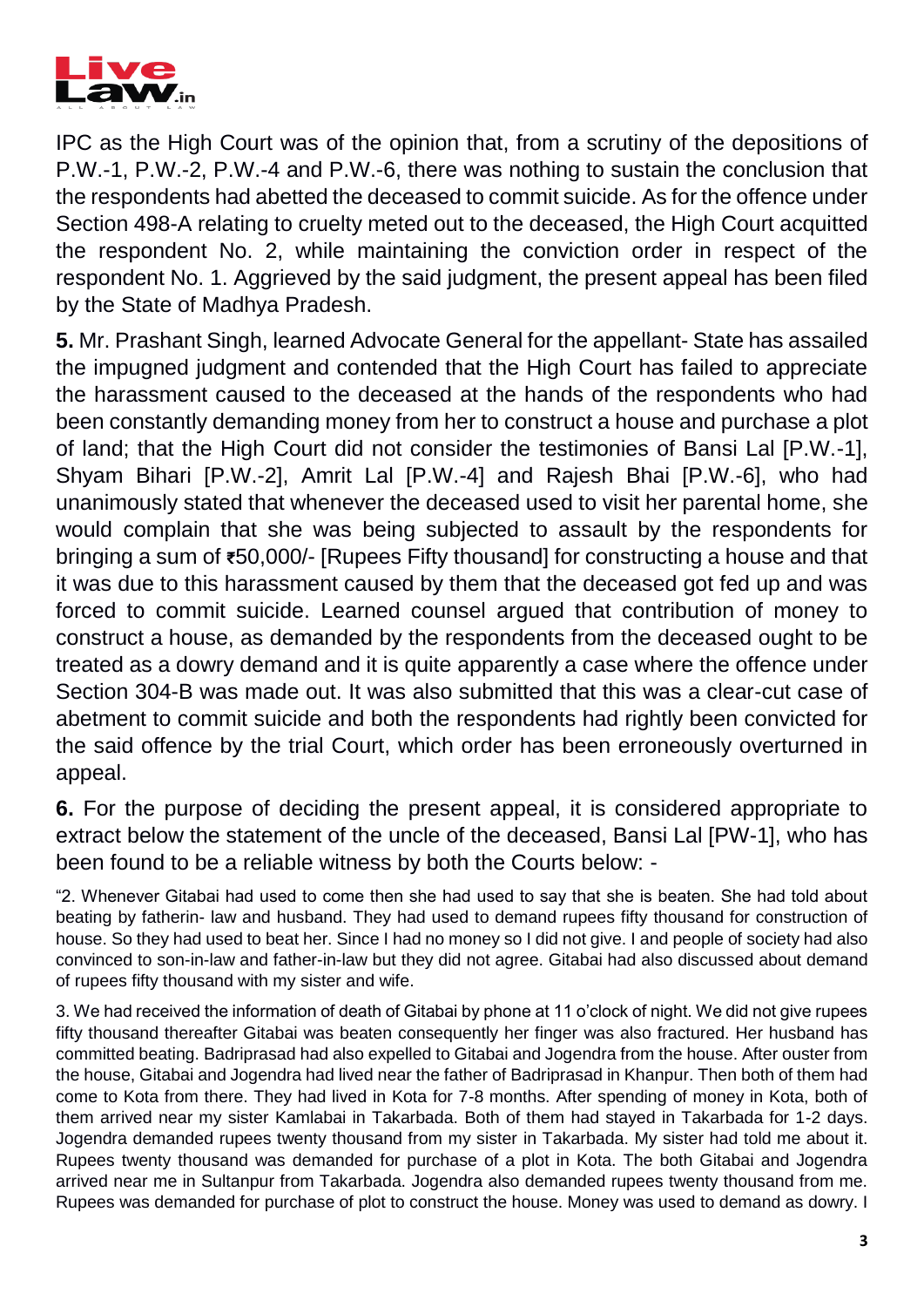

had not given rupees. Then due to not giving of money, threatening to my niece Gitabai, he had carried her to Kota.

4. I saw to Gitabai at that time. Then she was pregnant. Subsequently Badriprasad, Jitendra and Sushila went near Jogendra and Gitabai in Kota and keeping their luggage forcibly, they brought the luggage and they also brought to Gitabai and Jogendra in their house. After three months of carrying from Kota, I received the news of death of Gitabai."

### **7.** Some of the relevant statements made by P.W.-1 during his crossexamination are also extracted below:

"13. After about 6 months of it, Gitabai had again come to in-laws house and she had stayed for 6-7 months and when we had used to go to take her then in-laws of Gitabai had not used to send her. Witness himself said that their harassment process had started during this time. My younger brother had gone to take her for 6-7 times in this period. I had used to live in Kota. After this when my mother had died then Gitabai had come and she had also come for one more programme. When Gitabai had gone to in-laws house after 6 months then after that I had met with her at the time of death of my mother. When my mother had died then Gitabai had come then she had stayed with my brother for 6 months. When my mother had died then Jogendra had come with Gitabai on third day and he had also caused beating before us. He had not got tea so Jogendra had caused beating. When Gitabai lived with brothers for 6 months then I had gone there for many times during that period. Accused and Sushilabai and Badri had also come there at the time of death of my mother. I had stayed in the village for 12 days. It is incorrect to say when Gitabai had stayed in Takarwada at the time of death of mother then she had not made any complaint of in-laws there. This fact is correct that first of all Gitabai had complained at the time of death of mother. Jogendra had stayed in our village for 2 days.

#### xxx xxx xxx

18. When Badriprasad had come at the time of death of mother. After that, I have not met with Badriprasad till today. Badriprasad demands rupees fifty thousand for construction of house. Gitabai had told me this fact when Gitabai had come after death of mother then she had told this fact that Badriprasad demands rupees fifty thousand for construction of house. Sister Kamlabai had told me this fact. Besides her, any other person did not tell the fact of demand of rupees fifty thousand. After 7 – 8 months of death of mother, Kamlabai had told me the fact of rupees fifty thousand. Which fact Kamlabai had told me, after 4 - 5 months of that, Gitabai and Jogendra had come near me for demand of rupees twenty thousand."

**8.** It is clear that during his extensive cross-examination, P.W.-1 firmly stuck to his statements that the harassment of his niece, Geeta Bai had started within six months of her wedding with the respondent No.1 who had asked her to fetch a sum of **₹**20,000/-[Rupees Twenty thousand] from her mother and P.W.-1 for construction of a house. The said demand was also made by the respondent No.1 on P.W.-1 directly. P.W.-1 stated that the deceased had also informed him that her father-inlaw, respondent No.2 had raised a demand of **₹**50,000/- [Rupees Fifty thousand] on her for construction of a house, which she was asked to convey to him. The said witness was consistent in his deposition that he used to give money to his deceased niece and her husband – respondent No. 1 towards expenses and that both of them had demanded a sum of **₹**50,000/-[Rupees Fifty thousand] for construction of a house, which he had declined to give. Pertinently, Shyam Bihari [P.W.-2] and Amrit Lal [P.W.- 4], both maternal uncles of the deceased, had the same version to narrate as P.W.- 1. Thus, the prosecution version was that the respondents used to harass the deceased and that the respondent No. 1 had demanded a sum of **₹**20,000/-[Rupees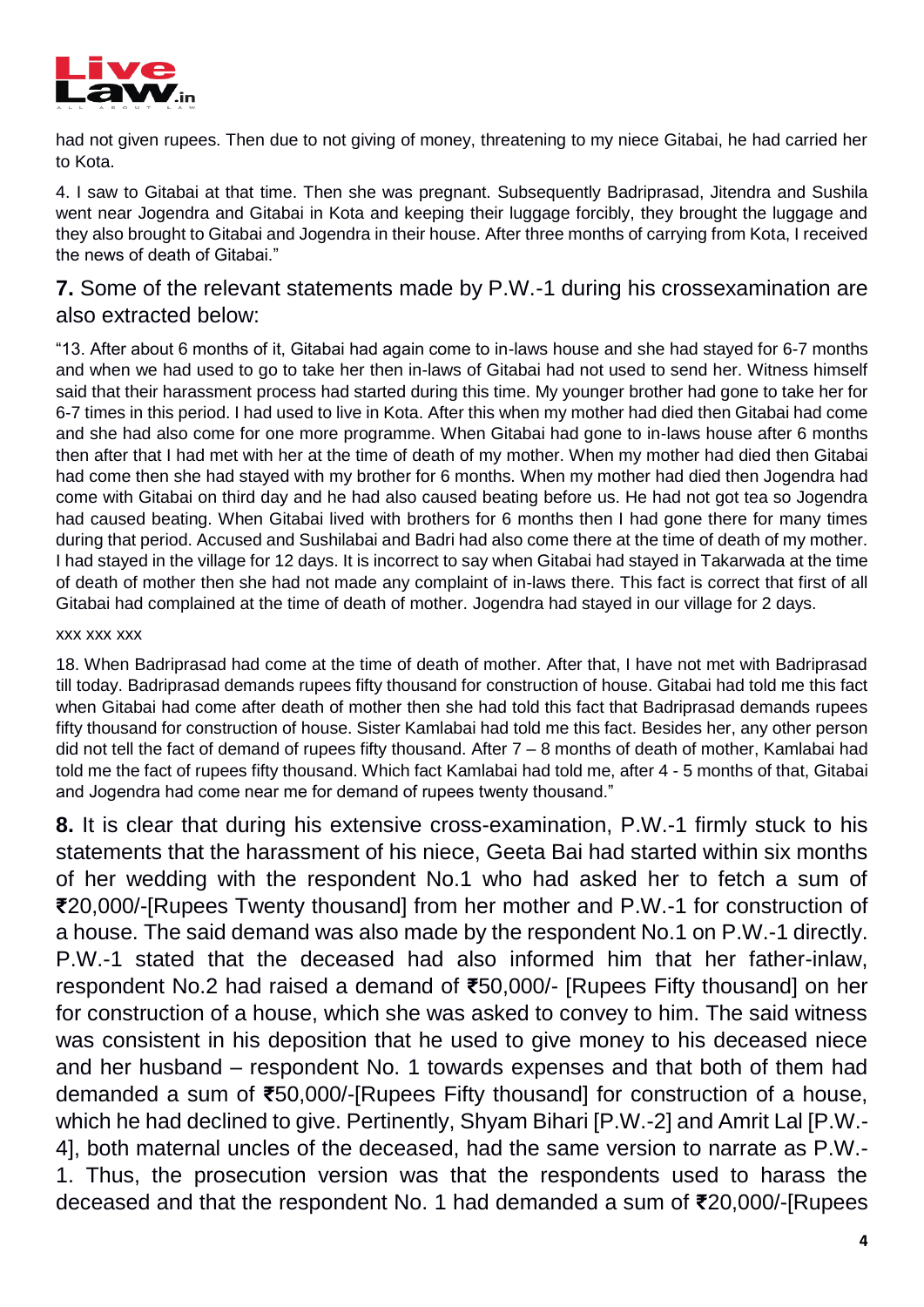

Twenty thousand], whereas the respondent No. 2 had demanded **₹**50,000/- [Rupees Fifty thousand] from the deceased for constructing a house and for buying a plot of land. Fed up with the constant dowry demands made on her by the respondents, which her family could not satisfy, Geeta Bai had committed suicide by immolating herself at her matrimonial home within seven years of her marriage.

**9.** The most fundamental constituent for attracting the provisions of Section 304-B IPC is that the death of the woman must be a dowry death. The ingredients for making out an offence under Section 304-B have been reiterated in several rulings of this Court. Four pre-requisites for convicting an accused for the offence punishable under Section 304- B are as follows:

(i) that the death of a woman must have been caused by burns or bodily injury or occurred otherwise than under normal circumstance;

(ii) that such a death must have occurred within a period of seven years of her marriage;

(iii) that the woman must have been subjected to cruelty or harassment at the hands of her husband, soon before her death; and

(iv) that such a cruelty or harassment must have been for or related to any demand for dowry.

**10.** As the word "dowry" has been defined in Section 2 of the Dowry Prohibition Act, 1961 [For short 'the Dowry Act'], the said provision gains significance and is extracted below:

"2. **Definition of 'dowry'** - In this Act, "dowry" means any property or valuable security given or agreed to be given either directly or indirectly –

(a) by one party to a marriage to the other party to the marriage; or

(b) by the parents of either party to a marriage by any other person, to either party to the marriage or to any other person;

at or before or any time after the marriage in connection with the marriage of the said parties, but does not include dower or mahr in the case of persons to whom the Muslim Personal law (*Shariat*) applies.

Explanation *I.*— xxx xxx xxx<sup>\*</sup>

*Explanation II.*— The expression "valuable security" has the same meaning as in section 30 of the Indian Penal Code (45 of 1860)."

\*Omitted by Act 63 of 1984 (w.e.f. 2.10.1985)

**11.** In a three Judge Bench decision of this Court in *Rajinder Singh v. State of Punjab, (2015) 6 SCC 477 Section 2 of the Dowry Act has been split into six distinct* parts for a better understanding of the said provision, which are as follows:

**"8.** A perusal of Section 2 shows that this definition can be broken into six distinct parts: (1) **Dowry must first consist of any property or valuable security— the word "any" is a word of width and would, therefore, include within it property and valuable security of any kind whatsoever.**

(2) Such property or security can be given or even agreed to be given. The actual giving of such property or security is, therefore, not necessary.

(3) Such property or security can be given or agreed to be given either directly or indirectly.

(4) Such giving or agreeing to give can again be not only by one party to a marriage to the other but also by the parents of either party or by any other person to either party to the marriage or to any other person. It will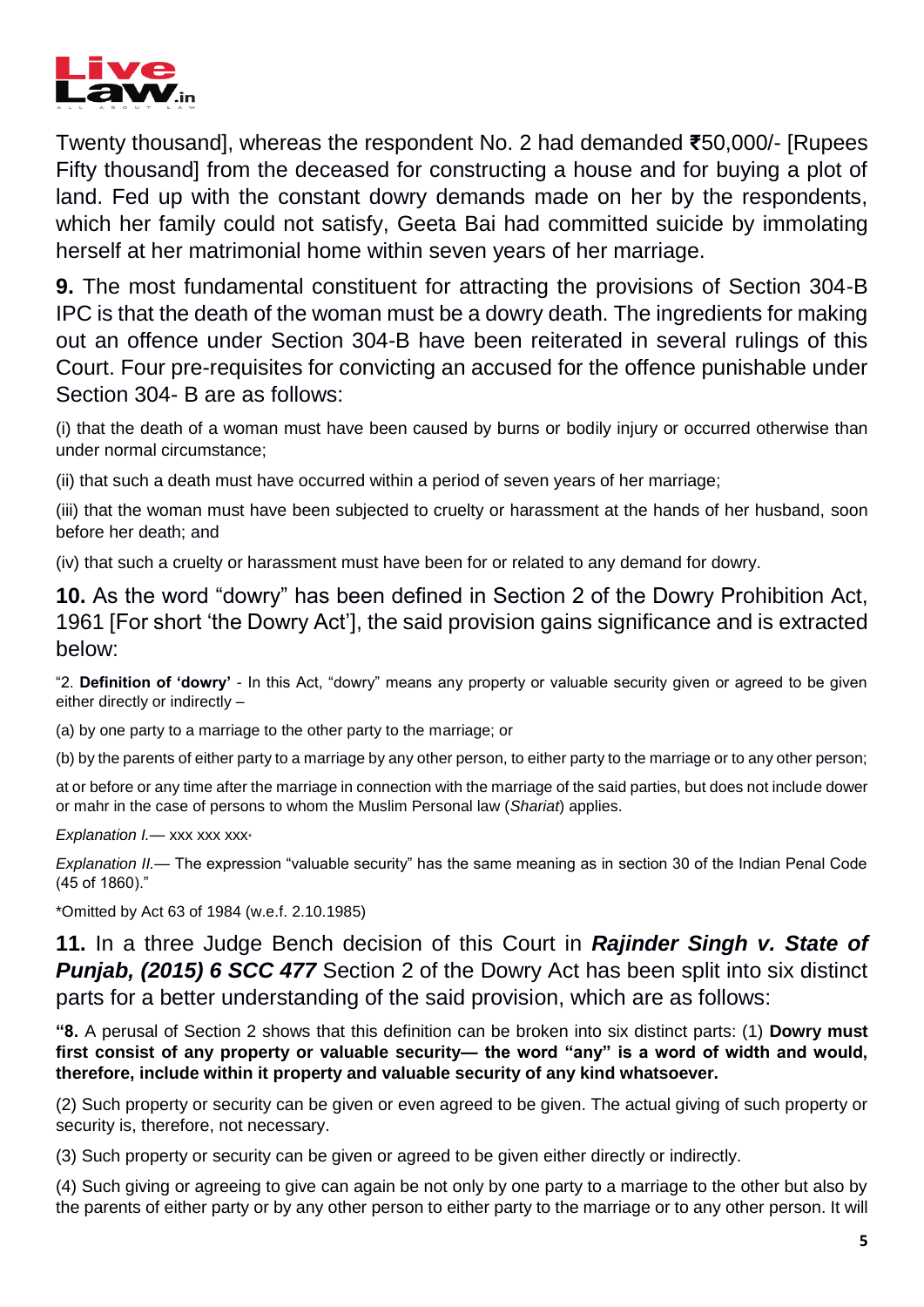

be noticed that this clause again widens the reach of the Act insofar as those guilty of committing the offence of giving or receiving dowry is concerned.

(5) Such giving or agreeing to give can be at any time. It can be at, before, or at any time after the marriage. Thus, it can be many years after a marriage is solemnised.

(6) Such giving or receiving must be in connection with the marriage of the parties. Obviously, the expression "in connection with" would in the context of the social evil sought to be tackled by the Dowry Prohibition Act mean "in relation with" or "relating to"."

**12.** In the light of the above provision that defines the word "dowry" and takes in its ambit any kind of property or valuable security, in our opinion, the High Court fell into an error by holding that the demand of money for construction of a house cannot be treated as a dowry demand. In *Appasaheb's* case [supra] referred to in the impugned judgment, this Court had held that a demand for money from the parents of the deceased woman to purchase manure would not fall within the purview of "dowry", thereby strictly interpreting the definition of dowry. This view has, however, not been subscribed to in *Rajinder Singh's* case [supra] wherein it has been held that the said decision as also the one in the case of *Vipin Jaiswal[a-1] v. State of Andhra Pradesh represented by Public Prosecutor, (2013) 3 SCC 684* do not state the law correctly. Noting that the aforesaid decisions were distinct from four other decisions of this Court, viz., *Bachni Devi and Another v. State of Haryana, (2011) 4 SCC 427; Kulwant Singh and Others v. State of Punjab, (2013) 4 SCC 177; Surinder Singh v. State of Haryana, (2014) 4 SCC 129* and *Raminder Singh v. State of Punjab, (2014) 12 SCC 582*, the Court opined that keeping in mind the fact that Section 304- B was inserted in the IPC to combat the social evil of dowry demand that has reached alarming proportions, it cannot be argued that in case of an ambiguity in the language used in the provision, the same ought to be construed strictly as that would amount to defeating the very object of the provision. In other words, the Court leaned in favour of assigning an expansive meaning to the expression "dowry" and held thus:-

**"20.** Given that the statute with which we are dealing must be given a fair, pragmatic, and common sense interpretation so as to fulfil the object sought to be achieved by Parliament, we feel that the judgment in *Appasaheb case* [*Appasaheb* v. *State of Maharashtra*, (2007) 9 SCC 721(2007) 9 SCC 721 : (2007) 3 SCC (Cri) 468] followed by the judgment of *Vipin Jaiswal* [*Vipin Jaiswal* v. *State of A.P.*, (2013) 3 SCC 684 : (2013) 2 SCC (Cri) 15] do not state the law correctly. **We, therefore, declare that any money or property or valuable security demanded by any of the persons mentioned in Section 2 of the Dowry Prohibition Act, at or before or at any time after the marriage which is reasonably connected to the death of a married woman, would necessarily be in connection with or in relation to the marriage unless, the facts of a given case clearly and unequivocally point otherwise."** 

[emphasis added]

**13.** The Latin maxim "*Ut Res Magis Valeat Quam Pereat*" i.e, a liberal construction should be put up on written instruments, so as to uphold them, if possible, and carry into effect, the intention of the parties, sums it up. Interpretation of a provision of law that will defeat the very intention of the legislature must be shunned in favour of an interpretation that will promote the object sought to be achieved through the legislation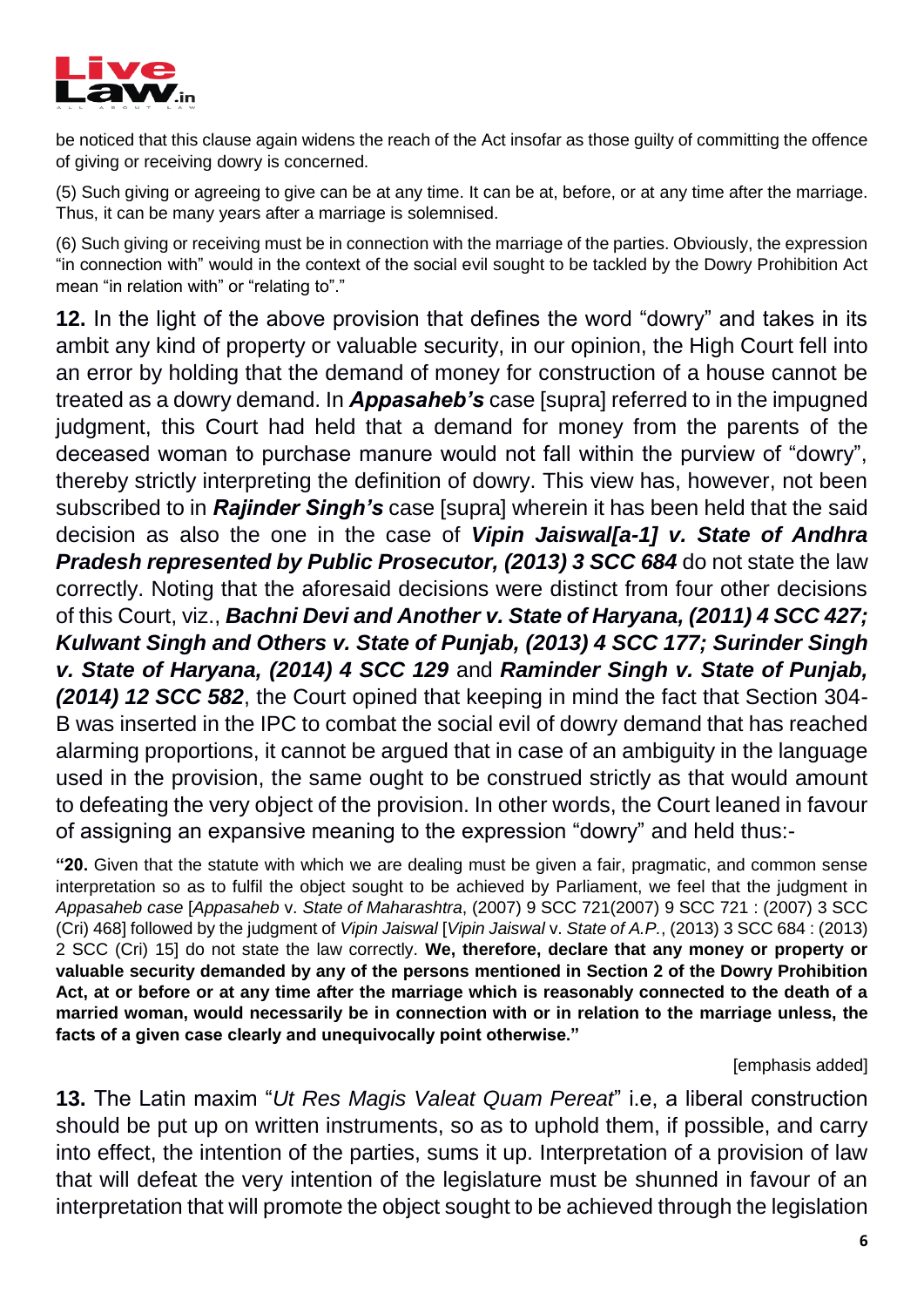

meant to uproot a social evil like dowry demand. In this context the word "Dowry" ought to be ascribed an expansive meaning so as to encompass any demand made on a woman, whether in respect of a property or a valuable security of any nature. When dealing with cases under Section 304-B IPC, a provision legislated to act as a deterrent in the society and curb the heinous crime of dowry demands, the shift in the approach of the courts ought to be from strict to liberal, from constricted to dilated. Any rigid meaning would tend to bring to naught, the real object of the provision. Therefore, a push in the right direction is required to accomplish the task of eradicating this evil which has become deeply entrenched in our society.

**14.** In the facts of the instant case, we are of the opinion that the trial Court has correctly interpreted the demand for money raised by the respondents on the deceased for construction of a house as falling within the definition of the word "dowry". The submission made by learned counsel for the respondents that the deceased was also a party to such a demand as she had on her own asked her mother and maternal uncle to contribute to the construction of the house, must be understood in the correct perspective. It cannot be lost sight of that the respondents had been constantly tormenting the deceased and asking her to approach her family members for money to build a house and it was only on their persistence and insistence that she was compelled to ask them to contribute some amount for constructing a house. The Court must be sensitive to the social milieu from which the parties hail. The fact that the marriage of the deceased and the respondent No.1 was conducted in a community marriage organization where some couples would have tied the knot goes to show that the parties were financially not so well off. This position is also borne out from the deposition of P.W.-1 who had stated that he used to bear the expenses of the couple. Before the marriage of the deceased also, P.W.-1 had stated that he used to bear her expenses and that of her mother and brother [his sister and nephew] as her father had abandoned them. In this background, the High Court fell in an error in drawing an inference that since the deceased had herself joined her husband and father-in-law, respondents herein and asked her mother or uncle to contribute money to construct a house, such demand cannot be treated as a "dowry demand". On the contrary, the evidence brought on record shows that the deceased was pressurized to make such a request for money to her mother and uncle. It was not a case of complicity but a case of sheer helplessness faced by the deceased in such adverse circumstances.

**15.** Now, coming to the second point urged by learned counsel for the State that the High Court has overlooked the fact that Geeta Bai had been subjected to cruelty/harassment at the hands of the respondents soon before her death, which submission is strictly contested by learned counsel for the respondents, we may note that the meaning of the expression *"soon before her death"* has been discussed threadbare in several judgments. In *Surinder Singh* (supra), while relying on the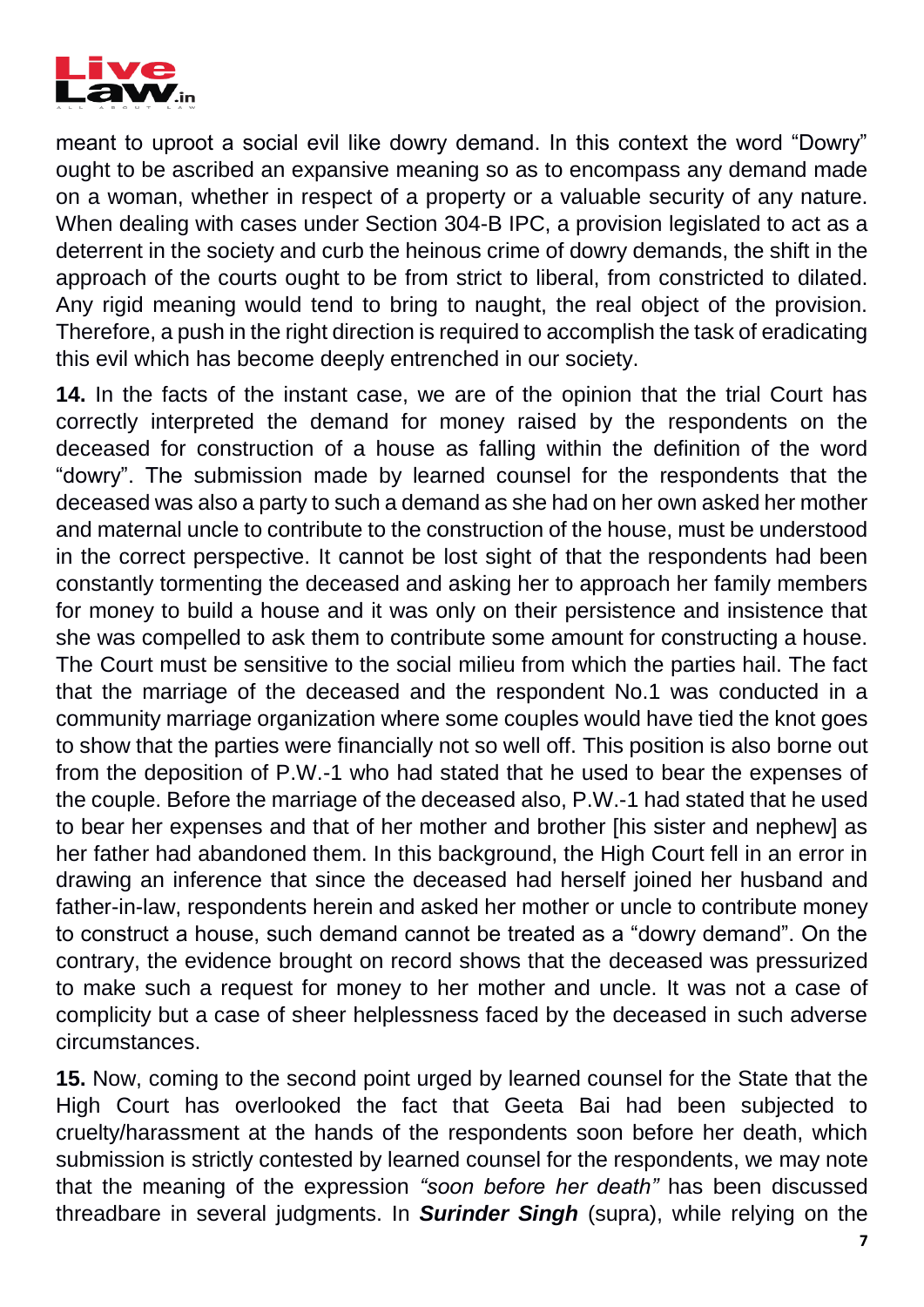

provisions of Section 113-B of the Indian Evidence Act, 1872 [For short 'the Evidence Act'] and Section 304-B IPC, where the words *"soon before her death"* find mention, the following pertinent observations have been made: -

**"17. Thus, the words "soon before" appear in Section 113-B of the Evidence Act, 1872 and also in Section 304- B IPC. For the presumptions contemplated under these sections to spring into action, it is necessary to show that the cruelty or harassment was caused soon before the death. The interpretation of the words "soon before" is, therefore, important. The question is how "soon before"? This would obviously depend on the facts and circumstances of each case.** The cruelty or harassment differs from case to case. It relates to the mindset of people which varies from person to person. Cruelty can be mental or it can be physical. Mental cruelty is also of different shades. It can be verbal or emotional like insulting or ridiculing or humiliating a woman. It can be giving threats of injury to her or her near and dear ones. It can be depriving her of economic resources or essential amenities of life. It can be putting restraints on her movements. It can be not allowing her to talk to the outside world. The list is illustrative and not exhaustive. Physical cruelty could be actual beating or causing pain and harm to the person of a woman. Every such instance of cruelty and related harassment has a different impact on the mind of a woman. Some instances may be so grave as to have a lasting impact on a woman. Some instances which degrade her dignity may remain etched in her memory for a long time. **Therefore, "soon before" is a relative term. In matters of emotions we cannot have fixed formulae. The time-lag may differ from case to case. This must be kept in mind while examining each case of dowry death.**

**18.** In this connection we may refer to the judgment of this Court in *Kans Raj* v. *State of Punjab* [(2000) 5 SCC 207 : 2000 SCC (Cri) 935] where this Court considered the term "soon before". The relevant observations are as under: (SCC pp. 222-23, para 15)

"*15*. … '**Soon before' is a relative term which is required to be considered under specific circumstances of each case and no straitjacket formula can be laid down by fixing any time-limit. This expression is pregnant with the idea of proximity test. The term 'soon before' is not synonymous with the term 'immediately before' and is opposite of the expression 'soon after' as used and understood in Section 114, Illustration (***a***) of the Evidence Act.** These words would imply that the interval should not be too long between the time of making the statement and the death. It contemplates the reasonable time which, as earlier noticed, has to be understood and determined under the peculiar circumstances of each case**. In relation to dowry deaths, the circumstances showing the existence of cruelty or harassment to the deceased are not restricted to a particular instance but normally refer to a course of conduct. Such conduct may be spread over a period of time. If the cruelty or harassment or demand for dowry is shown to have persisted, it shall be deemed to be 'soon before death' if any other intervening circumstance showing the nonexistence of such treatment is not brought on record, before such alleged treatment and the date of death.** It does not, however, mean that such time can be stretched to any period. Proximate and live link between the effect of cruelty based on dowry demand and the consequential death is required to be proved by the prosecution. The demand of dowry, cruelty or harassment based upon such demand and the date of death should not be too remote in time which, under the circumstances, be treated as having become stale enough."

**Thus, there must be a nexus between the demand of dowry, cruelty or harassment, based upon such demand and the date of death. The test of proximity will have to be applied. But, it is not a rigid test. It depends on the facts and circumstances of each case and calls for a pragmatic and sensitive approach of the court within the confines of law.**

#### [*emphasis added]*

**16.** In *Rajinder Singh* [supra], falling back on the rulings in *Kans Raj v. State of Punjab and Others, (2000) 5 SCC 207; Dinesh v. State of Haryana, (2014) 12 SCC 532* and *Sher Singh @ Partapa v. State of Haryana, (2015) 3 SCC 724*, it has been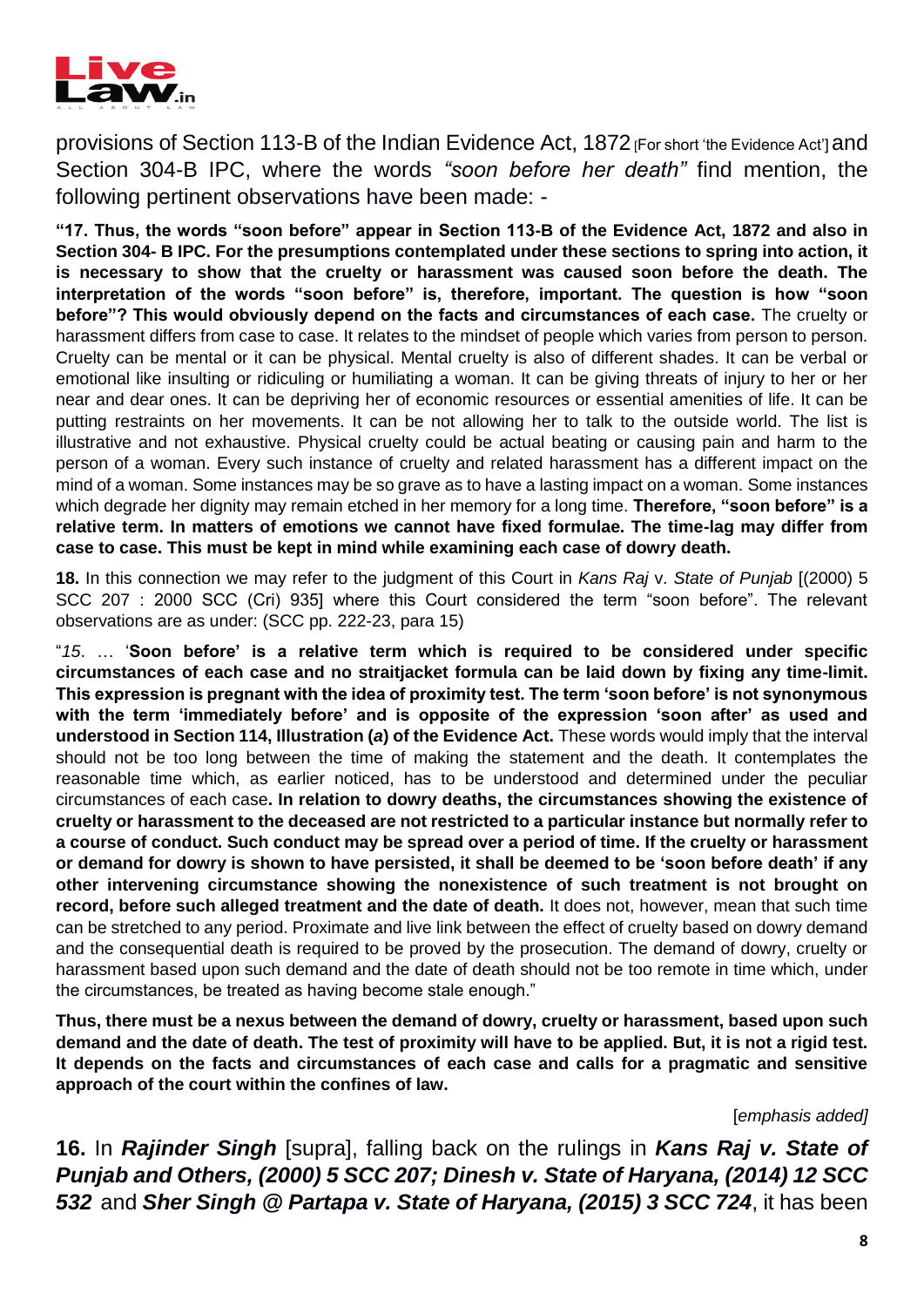

emphasized that *"soon before"* is not synonymous to *"immediately before"* and the following observations have been made: -

**"24. We endorse what has been said by these two decisions. Days or months are not what is to be seen. What must be borne in mind is that the word "soon" does not mean "immediate".** A fair and pragmatic construction keeping in mind the great social evil that has led to the enactment of Section 304-B would make it clear that the expression is a relative expression. **Time-lags may differ from case to case. All that is necessary is that the demand for dowry should not be stale but should be the continuing cause for the death of the married woman under Section 304-B."** 

#### *[emphasis added]*

**17.** In the above context, we may usefully refer to a recent decision of a three Judge Bench of this Court in *Gurmeet Singh v. State of Punjab, (2021) 6 SCC 108*that has restated the detailed guidelines that have been laid down in *Satbir Singh and Another v. State of Haryana, (2021) 6 SCC 1*, both authored by Chief Justice N.V. Ramana, relating to trial under Section 304-B IPC where the law on Section 304-B IPC and Section 113-B of the Evidence Act has been pithily summarized in the following words:

"*38.1*. Section 304-B IPC must be interpreted keeping in mind the legislative intent to curb the social evil of bride burning and dowry demand.

*38.2***. The prosecution must at first establish the existence of the necessary ingredients for constituting an offence under Section 304-B IPC. Once these ingredients are satisfied, the rebuttable presumption of causality, provided under Section 113-B of the Evidence Act operates against the accused.**

*38.3*. The phrase "*soon before*" as appearing in Section 304- B IPC cannot be construed to mean "immediately before". The prosecution must establish existence of "*proximate and live link*" between the dowry death and cruelty or harassment for dowry demand by the husband or his relatives.

*38.4*. Section 304-B IPC does not take a pigeonhole approach in categorising death as homicidal or suicidal or accidental. The reason for such non-categorisation is due to the fact that death occurring "*otherwise than under normal circumstances*" can, in cases, be homicidal or suicidal or accidental."

### *[*emphasis added]

**18.** In the instant case, it is not in dispute that the marriage between the deceased and the respondent No. 1 – accused had taken place on  $7<sub>th</sub>$  May, 1998 and the deceased was brought in a severely burnt condition from her matrimonial home to the Health Care Centre at Baroda on 20th April, 2002 and she had expired on the very same day. It is also not in dispute that the death had occurred on account of the deceased dowsing kerosene oil and setting herself on fire. The evidence brought on record amply demonstrates that the harassment of the deceased for money had commenced within a few months of her marriage and had continued thereafter on several occasions. This fact is borne out from the deposition of PW-1, which shows that on not being able to fulfil the demand for **₹**50,000/- [Rupees Fifty thousand] made by the respondent No. 2 [father-in-law], he had thrown out the deceased and the respondent No.1 from the matrimonial home. They had then shifted to Kota and resided there. Thereafter, respondent No.2 had brought the couple back to Baroda